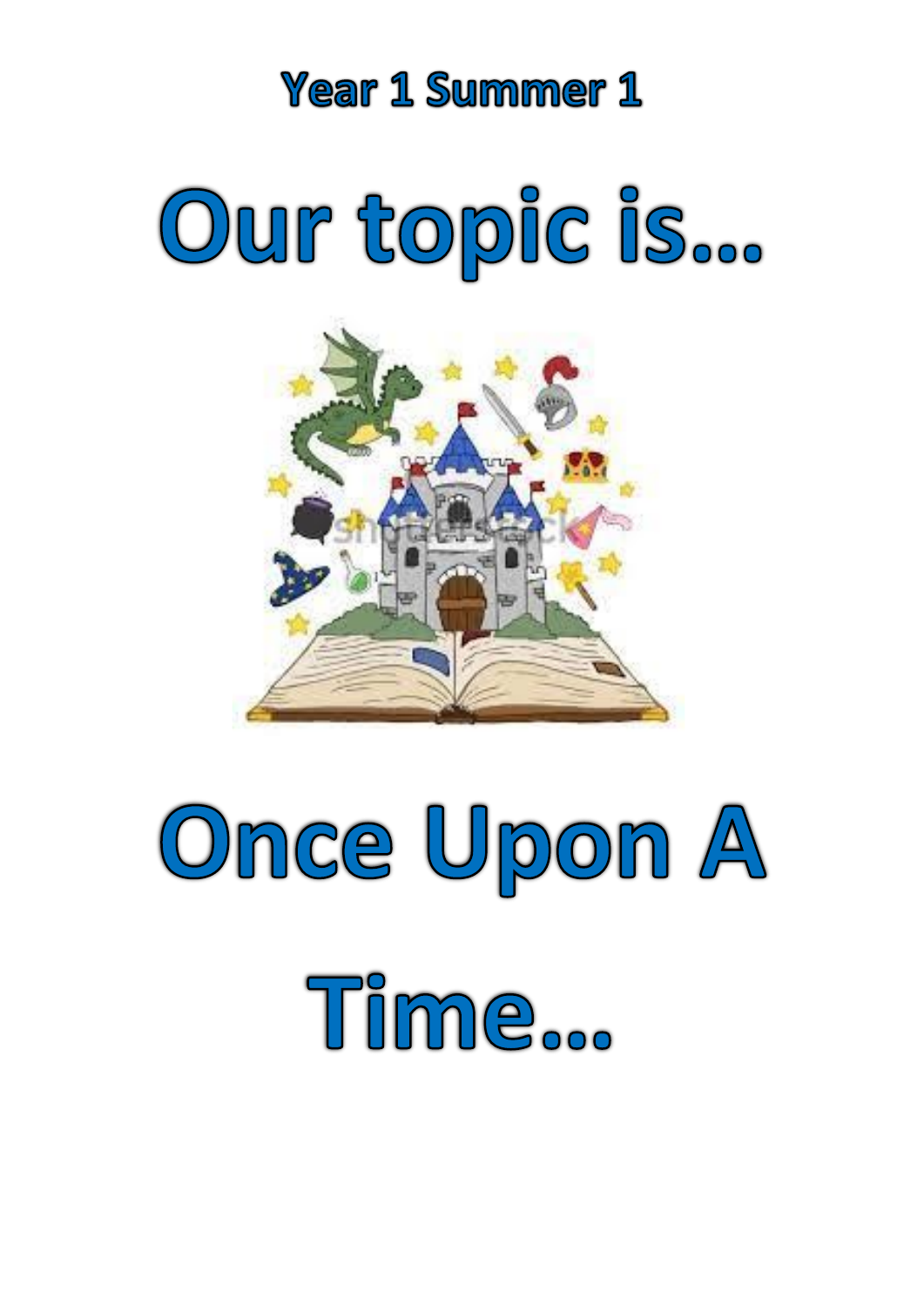#### **Supporting your child's learning at home**

The most effective way of supporting your child's learning is by taking an interest in what they are doing. This leaflet should give you a starting point for talking about what learning your child is doing at school. There are ideas below to support their learning at home.

#### **English**

Our English this half term will focus on a Story called 'The Last Wolf' by Mini Grey. We will be starting the half term by making predictions, responding to illustrations and building up a character description. We will then move on and will look more closely at Endangered Animals, what makes an animal endangered and use this information to create our own Endangered Animal Book. Will shall then look at the story, discuss it from another perspective, and start to write more in



depth sentences using exciting adjectives and connectives. We will be asking questions to the Wolf, describing his characteristics and reflecting on how we felt about the story.

We will be using drama activities to explore the emotions of the characters. Our focus will be on exciting language, use of questions and use of the range of sentence types expected for Year 1 children.

#### **At home you could:**

- Continue reading with your child regularly and practising the phonic sounds in the Reading Diary.
- Expand your child's vocabulary by discussing more challenging and exciting words when reading to them.
- Speak to your child about what they are reading and encourage them to think about what might happen next or to consider why a character may be feeling as they are. This will help with their inference skills.
- Learning weekly spelling words.
- Practise handwriting when learning spelling words.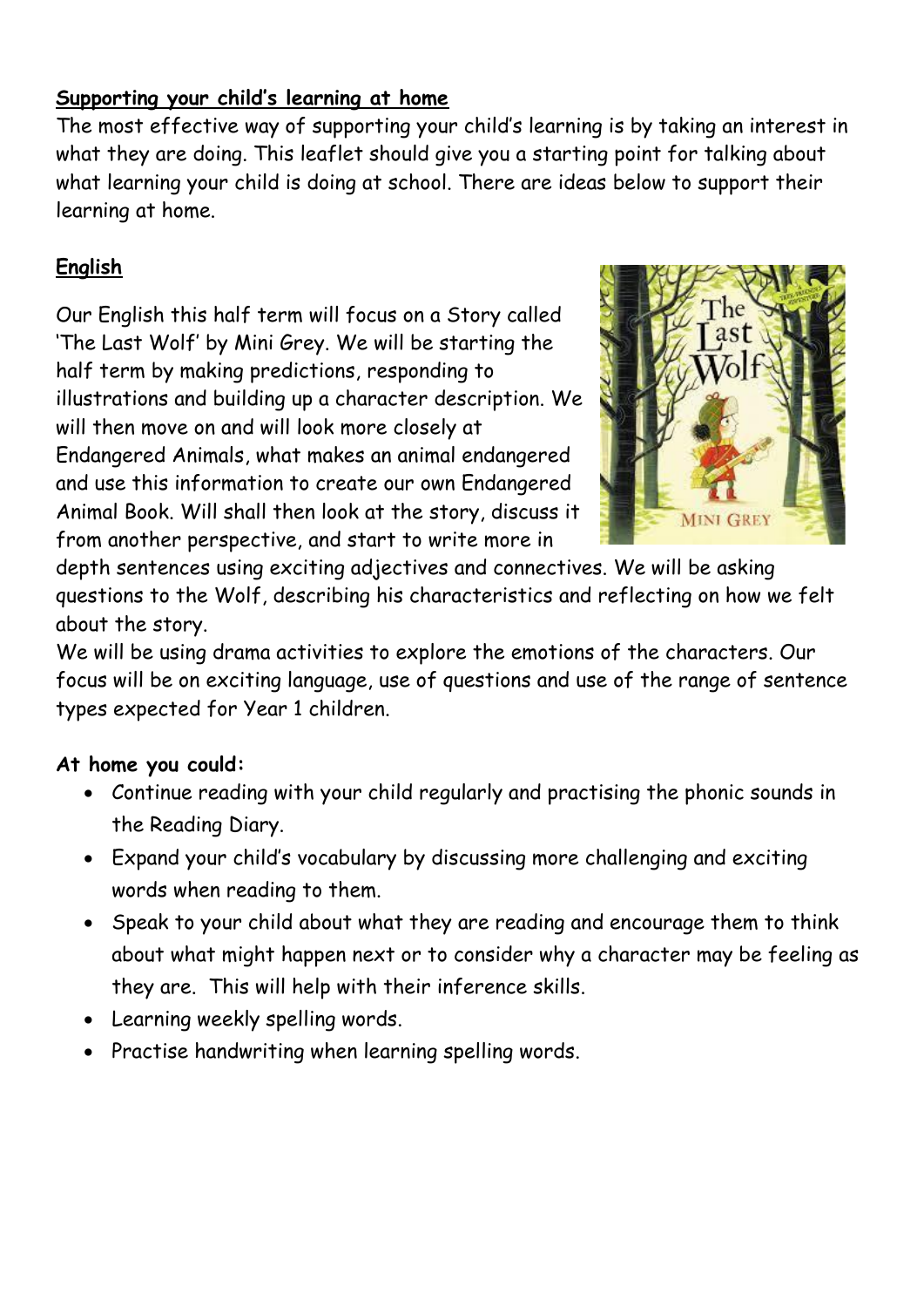#### **Mathematics**

This half term we shall start to look closely at Multiplication and Division. We will recap counting in 2s, 5s and 10s and then start to build up to using arrays. We will begin by looking at how arrays are repeated addition, which will then help to notice that this is linked to Multiplication.



We will then move on to Division, we shall begin by sharing objects into two groups and then four. We will then build up on this using other mathematical objects to help support. We will end the half term by looking at doubles.

We will be looking at some problems involving reasoning and higher order thinking where the children will have to explain how or why in words.

#### **At home, you could:**

- Continue to practise times tables, in particular 2s, 5s, and 10s.
- Recap number bonds to 10 to ensure the children are secure.
- Help your child with their maths homework on Education City.
- See what arrays you can find when out and about.

#### **Science**

During this half term, our Science is based around Plants. We shall each be growing a bean seed, which links, nicely into our Topic of 'Once Upon a Time'. We will be keeping a bean diary, where we shall be recording how much we have watered the seed, any changes the seed has made and drawing what the seed looks like. We will also be

looking and naming the parts of a plant and what the functions are. Finally, to end the half term we shall be looking at a range of tress and identifying whether they are a deciduous tree or an evergreen.

#### **At home, you could:**

- Grow some seeds of your own and discussing what is needed for the plants to produce healthy growth.
- Notice different plants when outside, naming them and their parts and discussing how they are changing with the onset of spring.

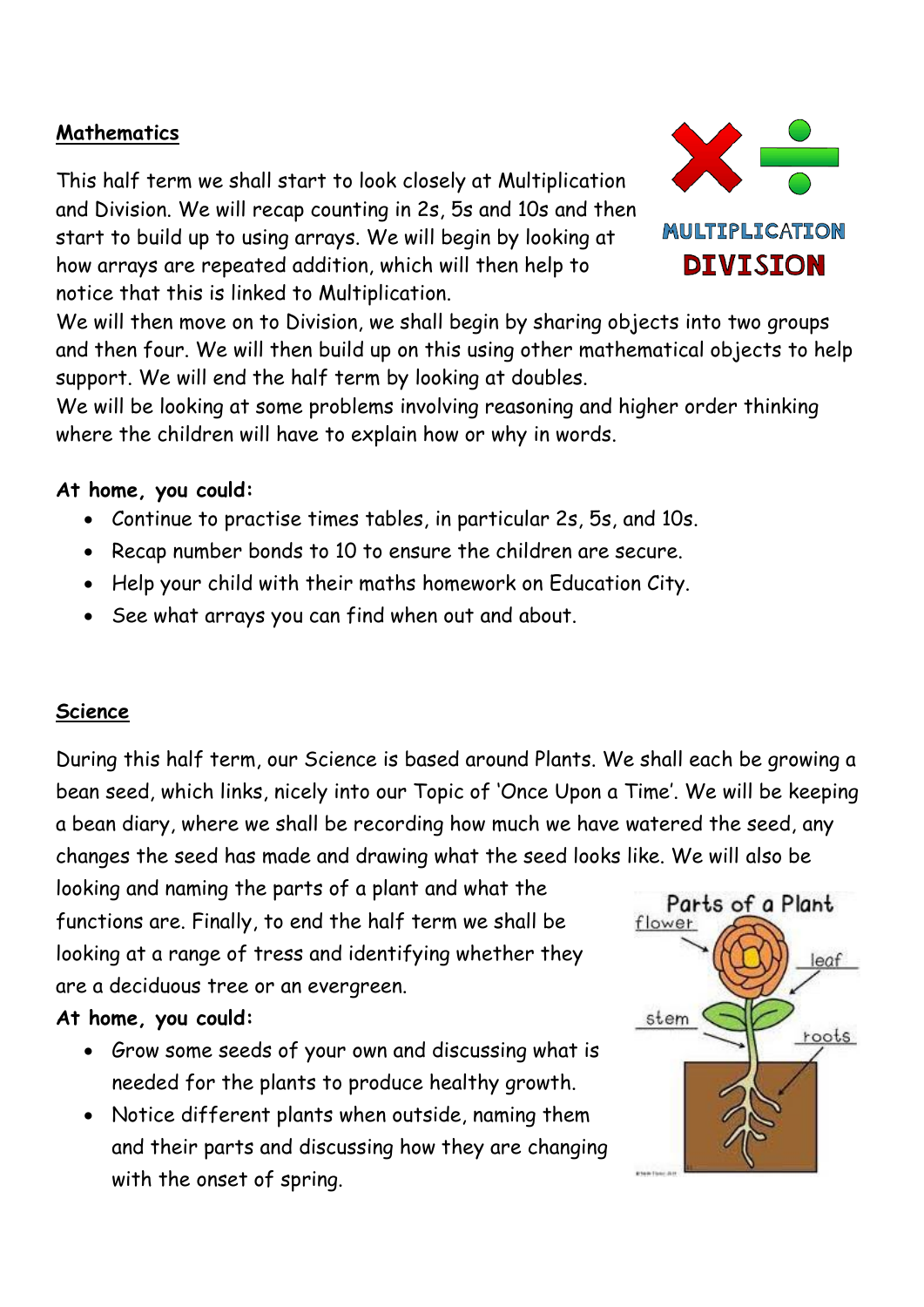In our DT sessions, we will be linking our learning to our Fairy-tale theme. The children will explore moving picture books and then will design and create our own moving picture based around a Fairy-tale. After we have created our own moving pictures, we shall then use our reflective ladybird skills to evaluate our work.

#### **Geography**

During our geography sessions, we will be focusing on Hot and Cold places. We shall start by visiting the Arctic and Antarctica and look closely at what the climate, habitat and what animals live in these countries. We shall then move on





and look closely at the climate, habitat and what animals live in warmer areas such as the Amazon Rainforest and Sahara Dessert. We shall then compare the two by looking at the similarities and differences between warmer and colder places.

#### **Music**

During Music, to link to our topic of Once Upon a Time, our theme is called Use Your Imagination. We shall start by exploring different songs such as 'Supercalifragilisticexpialidocious from Mary Poppins, Pure Imagination from Willy Wonka & The Chocolate Factory and Daydream Believer by The Monkees'. The children will then use these styles to able to apply it to learn the song 'Use Your Imagination'. They will get to find the pulse, rhythm and pitch by marching, clapping and using their voices. Together we will learn how to use the xylophone to the correct beat whilst singing.

#### **P.E**

Children will be taking part in some 'Invasion Games'. This will include thinking about using space in games, attacking and defending skills as well as dodging and marking skills in a game.

#### **R.E**

Our topic this half term continues the Christian theme; we shall be exploring the special places Christians use and comparing it to our special places.

#### **DT**